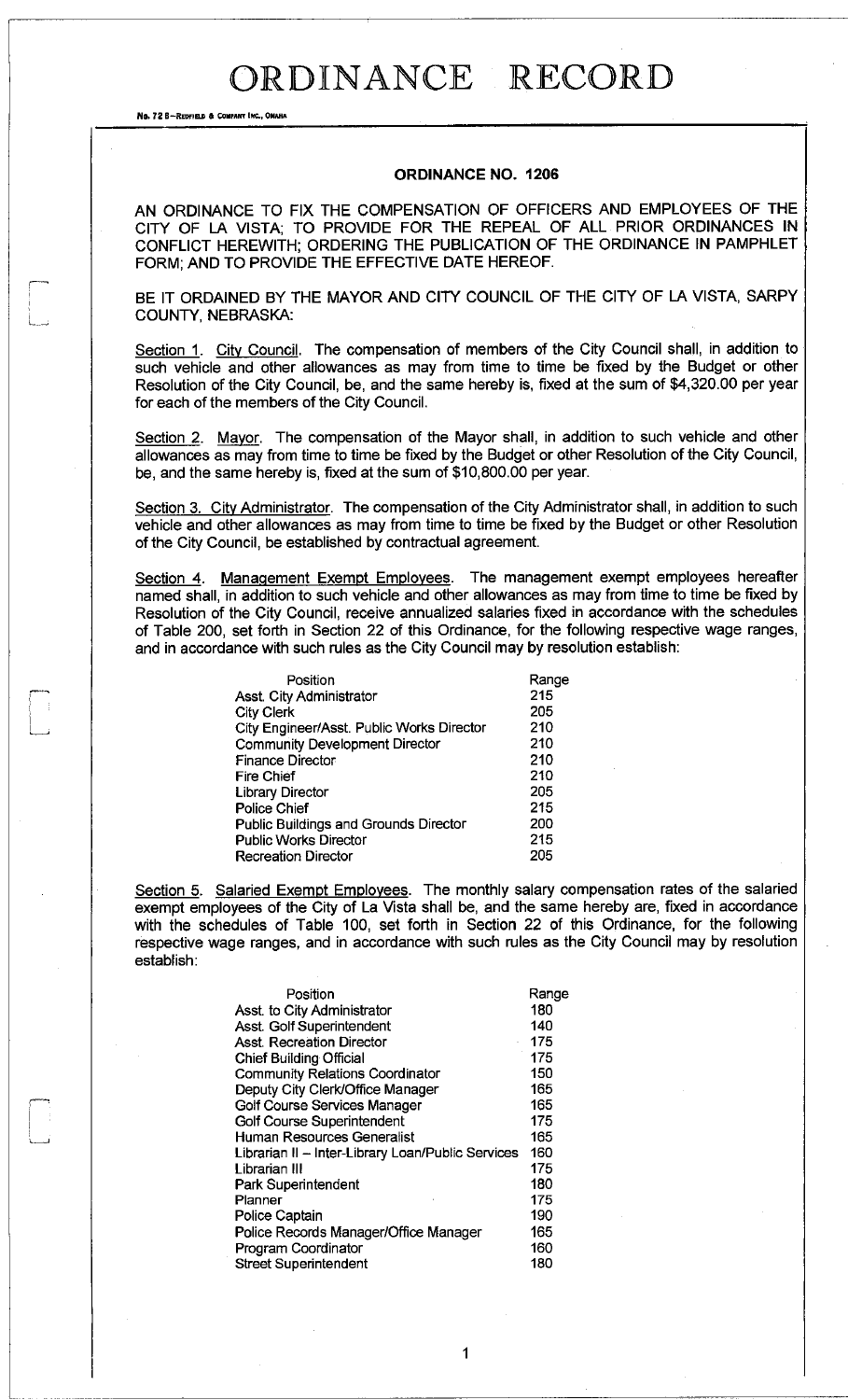Ordinance No, 1206

No. 72 8—REDHELD a COMPANY INC.. OMAHA

Section 6. Hourly Non-Exempt Employees. The hourly compensation rates of the hourly (nonexempt) employees of the City of La Vista shall be, and the same hereby are, fixed in accordance with the schedules of Table 100 and Table 400, set forth in Section 22 of this Ordinance, for the following respective wage ranges, and in accordance with such rules as the City Council may by Resolution establish:

| Position                                   | Range |
|--------------------------------------------|-------|
| Accountant                                 | 145   |
| <b>Accounting Clerk</b>                    | 130   |
| <b>Administrative Assistant</b>            | 130   |
| Mechanic                                   | 140   |
| <b>Building Inspector I</b>                | 140   |
| <b>Building Inspector II</b>               | 160   |
| <b>Code Enforcement Officer</b>            | 130   |
| <b>Executive Assistant</b>                 | 140   |
| <b>Fire Training Officer</b>               | 165   |
| Foreman - B&G                              | 160   |
| Librarian II - Computer/Reference Services | 160   |
| Librarian I                                | 140   |
| Maintenance Worker I                       | 130   |
| Maintenance Worker II                      | 140   |
| Park Foreman                               | 165   |
| Permit Technician                          | 125   |
| <b>Police Sergeant</b>                     | 426   |
| <b>Police Officer</b>                      | 423   |
| Police Data Entry Clerk                    | 120   |
| Public Buildings & Grounds MWI             | 125   |
| Public Buildings & Grounds MWII            | 130   |
| Secretary II                               | 125   |
| Secretary/Receptionist                     | 120   |
| Sewer Foreman                              | 165   |
| Street Foreman                             | 165   |
| Shop Foreman                               | 165   |

Section 7. Part-Time and Temporary Employees. The hourly compensation rates of part-time, seasonal and temporary employees of the City of La Vista shall be, and the same hereby are, fixed n accordance with the schedules of Table 100, set forth in Section 22 of this Ordinance, for the following respective wage ranges, and in accordance with such rules as the City Council may by Resolution establish:

| Position                            |      |
|-------------------------------------|------|
| Assistant Pool Manager              | 100  |
| <b>Circulation Clerk I</b>          | .100 |
| <b>Circulation Clerk II</b>         | 115  |
| Clerical (PW)                       | 100  |
| Custodian                           | 100  |
| Evidence Technician                 | 130  |
| Firefighter (Temporary/PT)          | 100  |
| HR Clerical Assistant               | 115  |
| Intern/Special Projects             | 115  |
| Lifeguard                           | 100  |
| Pool Manager                        | 110  |
| <b>Recreation Supervisor</b>        | 100  |
| Seasonal GC Clubhouse & Grounds     | 100  |
| Seasonal PW All Divisions 1-5 Years | 100  |
| Seasonal PW All Divisions 5+ Years  | 110  |
| Shop Assistant                      | 100  |
| Special Services Bus Driver         | 110  |
| Temporary/PT Professional (PW)      | 160  |

Part-time employees shall receive no benefits other than salary or such benefits as established in accordance with such rules as have been or may be established by Resolution of the City Council:

Section 8. Pay for Performance. Employees not covered by a collective bargaining agreement or express employment contract shall be subject to the City's Pay for Performance (PFP) compensation system as outlined in Council Policy Statement. PFP salary ranges are set forth in Table 100 and 200 of Section 22 of this Ordinance. The base factor for fiscal year 2014 shall be set at two percent (2%).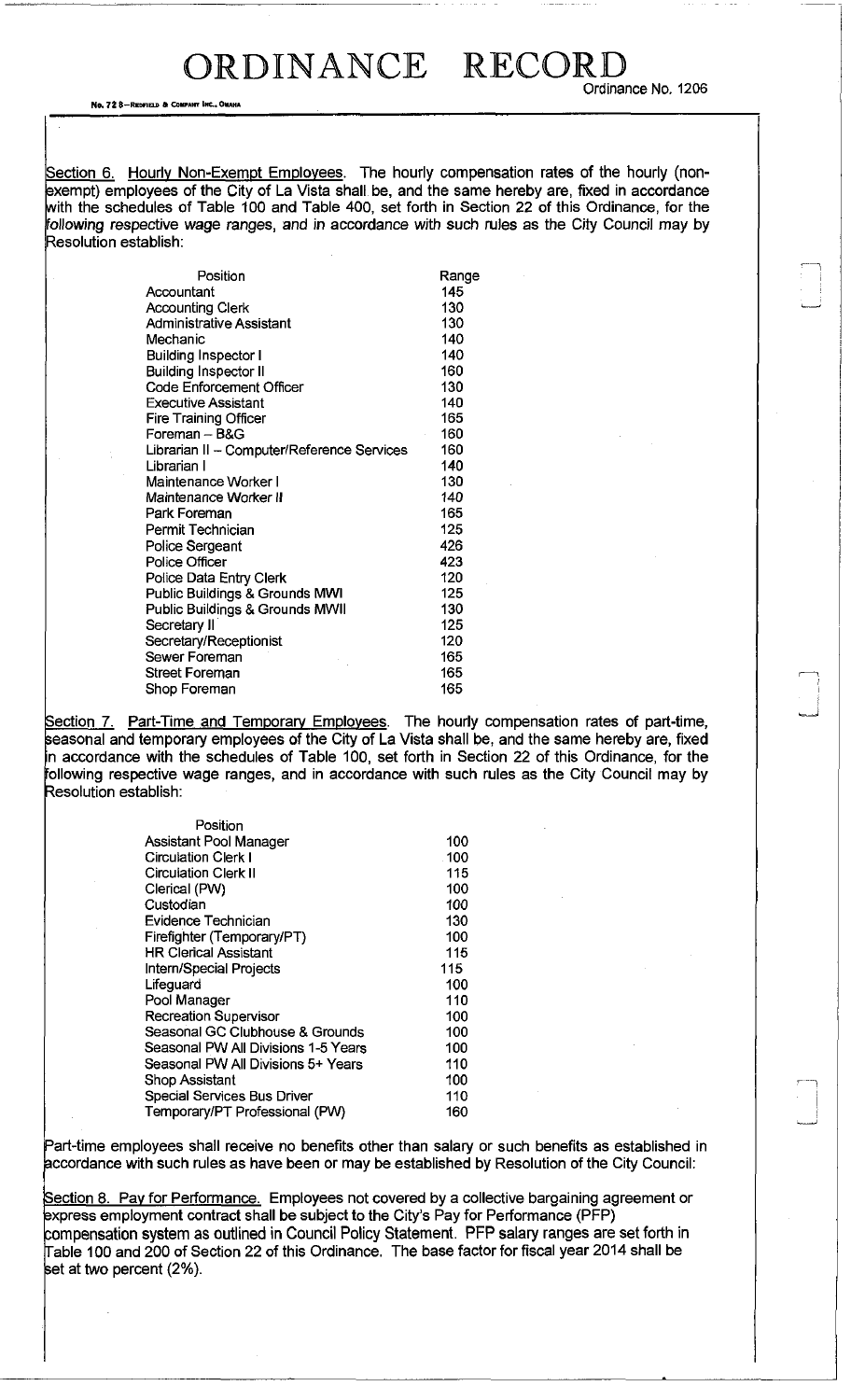No. 72 8-Repried a company inc., Omaha Company inc., Omaha Company inc., Online of the Company of Company inc., Ordinance No. 1206

Section 9. Certification Incentive Pav for Chief Building Official and Building Inspectors. Employees of the City in the positions of Chief Building Official and Building Inspector are eligible to receive a one-time only incentive payment of \$1,500 for each certification obtained in an applicable construction field/trade. Such payment must be approved by the City Administrator.

Section 10. Legal Counsel. Compensation of the legal counsel other than special City Prosecutor for the City shall be, and the per diem rates respecting same shall be, at 90% of the standard hourly rate the firm may from time to time charge. Compensation for Special City prosecution shall be as agreed upon at the time of specific employment.

Section 11. Engineers. Compensation of Engineers for the City shall be, and the same hereby is, fixed in accordance with such schedules of hourly and per diem or percentage rates as shall from time to time be approved by Resolution of the City Council. Travel allowances respecting same shall be as may from time to time be fixed by Resolution of such City Council.

Section 12. Longevity Pay. Employees of the City in the positions set forth in Section 3 and Table 400 of this Ordinance shall receive longevity pay in an amount equal to the following percentage of the hourly rate set forth in Section 3 and Table 400 of this Ordinance, rounded to the nearest whole cent:

> Over 7 Years Over 10 Years Over 15 Years Over 20 Years

Length of Service **Allowance Per Hour** 2.00% (or .02) 2.75% (or .0275) 4.00% (or .04) 4.50% (or .0450)

Section 13. Health, Dental Life and Long Term Disability Insurance. Subject to the terms, conditions and eligibility requirements of the applicable insurance plan documents and policies, regular full-time employees of the City of La Vista and their families shall be entitled to be enrolled in the group life, health, and dental insurance program maintained by the City. Regular full-time employees shall also be entitled to be enrolled in the long term disability insurance program maintained by the City.

Unless otherwise provided by collective bargaining agreement, or other applicable agreement, the City's employer share shall be ninety (90) percent of the amount of the actual premium and the employee shall pay the ten percent (10%) balance of the actual premium via payroll deduction for employees enrolled in single coverage. The City's employer share shall be eighty percent (80%) of the amount of the actual premium and the employee shall pay the twenty percent (20%) balance of the actual premium via payroll deduction for any employee enrolled in a level of coverage other than single. Those employees electing not to participate in these programs will receive no other form of compensation in lieu of this benefit.

Section 14. Establishment of Shifts. The City may establish duty shifts of such length, and to have such beginning and ending times, and to have such meal and break times, as it may deem appropriate or necessary, respecting employees of the City.

#### Section 15. Special Provisions.

- A. Employees covered by the "Agreement Between the La Vista Fraternal Order of Police Lodge No. 28 and the City of La Vista, Nebraska, covering the period from October 1, 2012 through September 30, 2014," shall receive compensation and benefits and enjoy working conditions, as described, provided and limited by such Agreement. The terms of such Agreement shall supersede any provisions of this Ordinance inconsistent therewith, and be deemed incorporated herein by this reference.
- B. Holiday Pay shall be compensated as set forth in the Agreement between the La Vista Fraternal Order of Police Lodge No. 28 and the City of La Vista for police officers and as set forth in the Personnel Manual for all other full time employees.
- C. Subject to subsection 15.D. hereof, each full time hourly non-exempt employee of the City shall be entitled to receive overtime pay at the rate of one and one half times the employee's regular rate for each hour worked in excess of forty hours during a work week. If called out at any time other than during regular assigned work hours during the pay period, such employee shall be entitled to compensation at the rate of one and one half times the regular rate for each hour so worked, provided that in no case shall an employee receive less than two hours over time pay for such call out work, and further provided there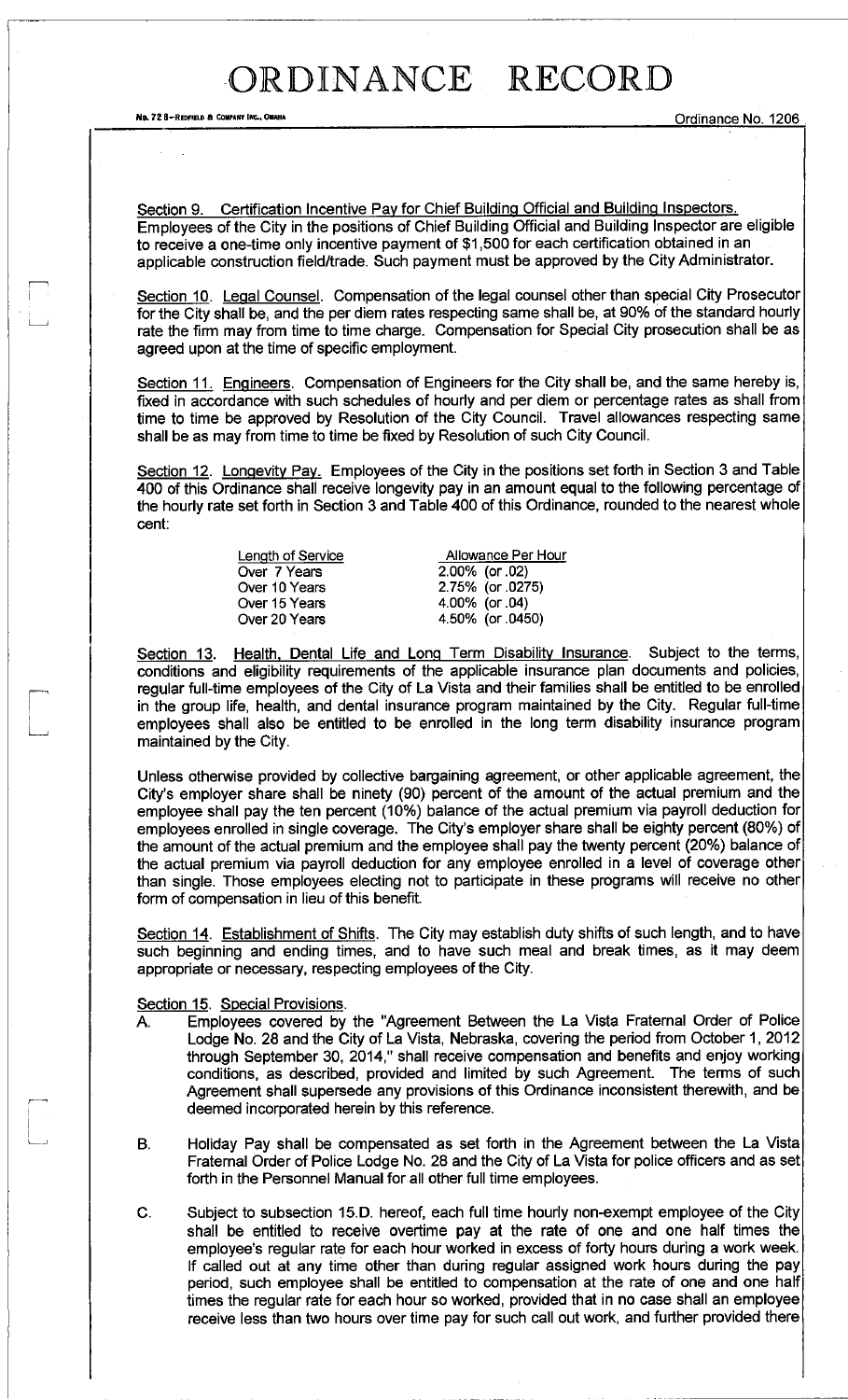No. 72 8-Repries & Company Inc., Onahia . nr Hinanni No. 1206

shall be no pyramiding of hours for purposes of computing overtime. For purposes of this subsection an employee's "regular rate" shall be the sum of his or her hourly rate specified in Section 6 of this Ordinance and any longevity pay due under this Ordinance.

- D. Police Department employees covered by the "Agreement Between the La Vista Fraternal Order of Police Lodge No. 28 and the City of La Vista, Nebraska," described in subsection 15A hereof shall, as provided in such Agreement, be paid overtime at one and one half times the employee's hourly rate (including any longevity allowance) for each hour worked in excess of 80 hours during any 14 day work period coinciding with the pay period established by Section 17 of this Ordinance.
- E. All Management Exempt Employees and all Salaried Exempt Employees are considered to be salaried employees and shall not be eligible for overtime pay, holiday pay, or other special pay as provided by this section.
- F. Public Works Employees who are required to wear protective footwear may submit to the City for reimbursement for the cost of work boots in an amount not to exceed \$120.
- G. Public Works Employees may submit to the City for reimbursement for the difference in cost between a Nebraska Driver's License and a "CDL" driver's license within 30 days of obtaining a CDL license when a CDL license is required as a part of the covered employee's job description.
- H. Public Works Employees shall be provided by the City five safety work shirts in each fiscal year at no cost to the employee.
- I. Employees not covered by the "Agreement Between the La Vista Fraternal Order of Police Lodge No. 28 and the City of La Vista" and who are otherwise eligible, shall be paid overtime at the rate of one and one-half times the employee's hourly rate for all hours worked over forty in the pay periods that encompass the annual La Vista Days celebration, except, that if an employee uses any sick leave, vacation leave, personal leave, or comp time during the corresponding pay periods, such leave time shall offset any overtime earned. Overtime earned will not be offset by any holiday that falls during the above referenced pay periods.

Section 16. Pay for Unused Sick Leave Upon Retirement or Death. Employees who voluntarily retire after twenty or more years of service with the City and have no pending disciplinary action at the time of their retirement, shall be paid for any unused sick leave. Employees who began their employment with the City after January 1, 2005, or who began their employment prior to this date but elected to waive their eligibility for emergency sick leave, shall be paid for any unused sick leave, if they voluntarily leave City employment and have no pending disciplinary action, according to the following sliding schedule: After 10 years of employment - 100% of sick leave hours accrued over 660 and up to 880; after 15 years of employment - 100% of sick leave hours accrued over 440 hours and up to 880; after 20 years of employment - 100% of sick leave hours accrued up to 880. No other employee shall be paid for any unused sick leave upon termination of employment.

A regular full-time employee's unused sick leave shall also be paid if, after October 1, 1999, the employee sustains an injury which is compensable by the City or the City's insurer under the Nebraska Workers' Compensation Act and such injury causes the death of the employee within two years after the date of injury. Any payment made pursuant to the preceding sentence shall be made to the surviving spouse of the employee; provided, such payment shall be made to the employee's estate if the employee leaves no surviving spouse or if, prior to his or her death, the employee filed with the City Clerk a written designation of his or her estate as beneficiary of such payment.

Section 17. Pay Periods. All employees of the City of La Vista shall be paid on a bi-weekly basis. The pay period will commence at 12:01 a.m. Sunday and will conclude at 11:59 p.m. on the second succeeding Saturday. On the Friday following the conclusion of the pay period, all employees shall be paid for all compensated time that they have been accredited with during the pay period just concluded.

Section 18. Public Works Lunch and Clean-up Times. Lunch period for employees of the Public Works Department shall be one half hour (30 minutes) in duration. Public Works employees shall be granted a 5 minute clean-up period prior to start of lunch period, and shall be granted an additional 5 minutes clean-up period prior to the end of the work day.

Section 19. Sick Leave and Personal Leave. Sick leave and personal leave will be awarded and administered in conjunction with the provisions set forth in the personnel manual and the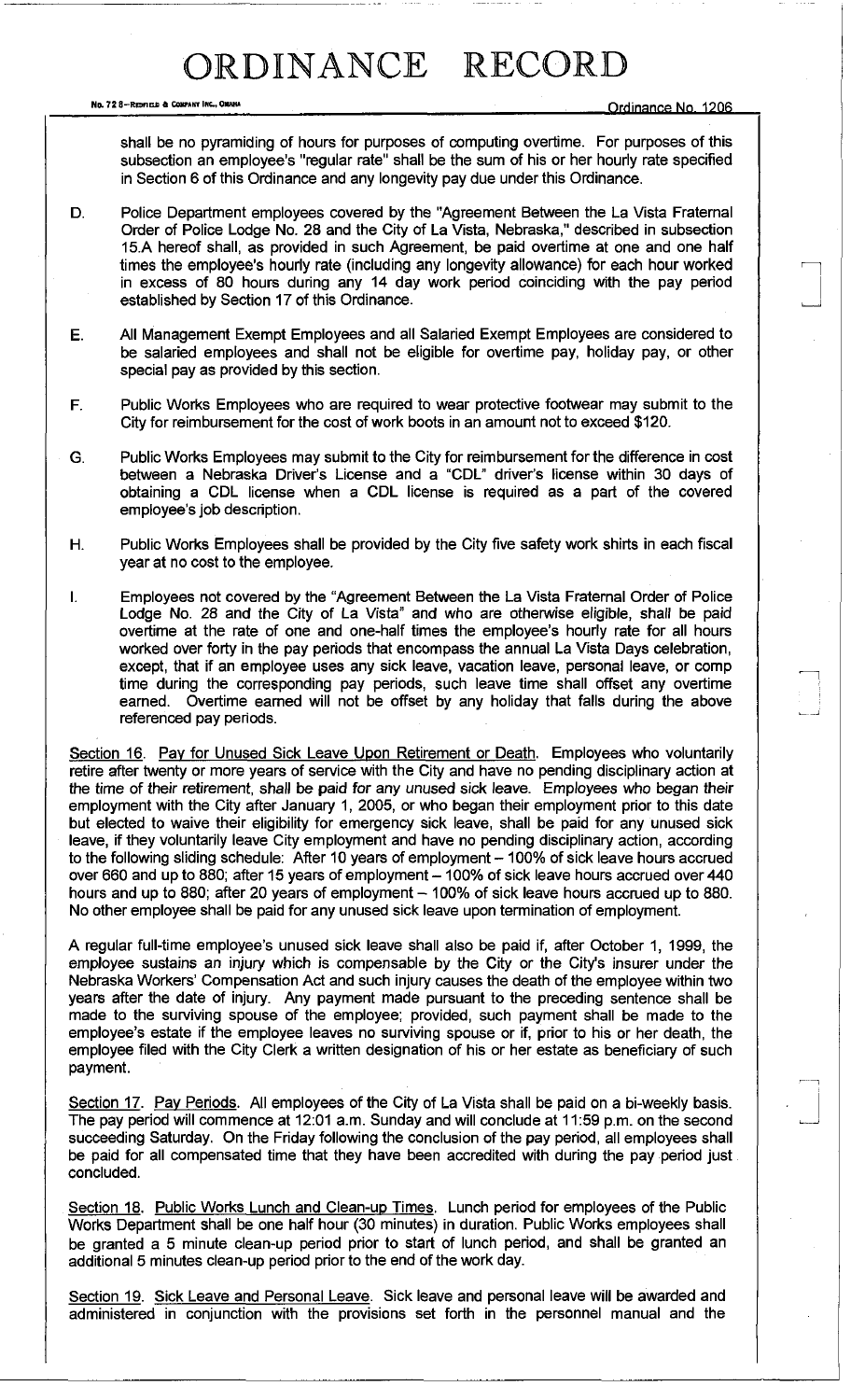No. 72 8-REDFIELD & COMPANY INC., OMAHA

Agreement between the La Vista Fraternal Order of Police Lodge No. 28 and the City of La Vista, as applicable to the employee in question.

Section 20. Vacation Leave. Upon satisfactory completion of six months continuous service, regular full-time employees and permanent part-time employees shall be entitled to vacation leave. Such vacation shall not be used in installments of less than one hour. Increments of vacation leave of less than four hours must have 48 hours prior approval and can be taken only at the beginning or at the end of the work day.

Section 21. Vacation Entitlement.

 $\mathbb{H}$ 

- A. All full-time employees whose employment is governed by the Agreement described in Section 15, Paragraph A. of this Ordinance shall earn, accrue and be eligible for vacation as provided in such Agreement.
- B. All other full-time Hourly Non-Exempt Employees shall earn: six (6) days of paid vacation during the first year of continuous full-time employment; eleven (11) days of paid vacation during the second year of continuous full-time employment; and thereafter, eleven (11) days of paid vacation during each subsequent year of continuous full-time employment, plus one (1) additional day of paid vacation for each year of continuous full-time employment in excess of two years. Notwithstanding the foregoing, no employee shall earn more than twenty-three (23) days of paid vacation per employment year.
- C. All Management Exempt Employees, and Salaried Exempt Employees, shall earn ten (10) days paid vacation during the first year of continuous employment, and one (1) additional vacation day for each additional year of continuous employment not to exceed twenty-six (26) days.
- D. All Permanent Part Time Employees working a minimum of twenty (20) hours per week shall earn forty (40) hours of paid vacation time per year after six (6) months of employment. Total paid vacation time earned per year shall not exceed forty (40) hours.
- E. Full Time Exempt and Non-Exempt Employees shall be allowed to accrue unused vacation leave from previous years to a maximum of 220 hours.
- F. Permanent Part Time Employees shall be allowed to accrue unused vacation leave from previous years to a maximum of 110 hours.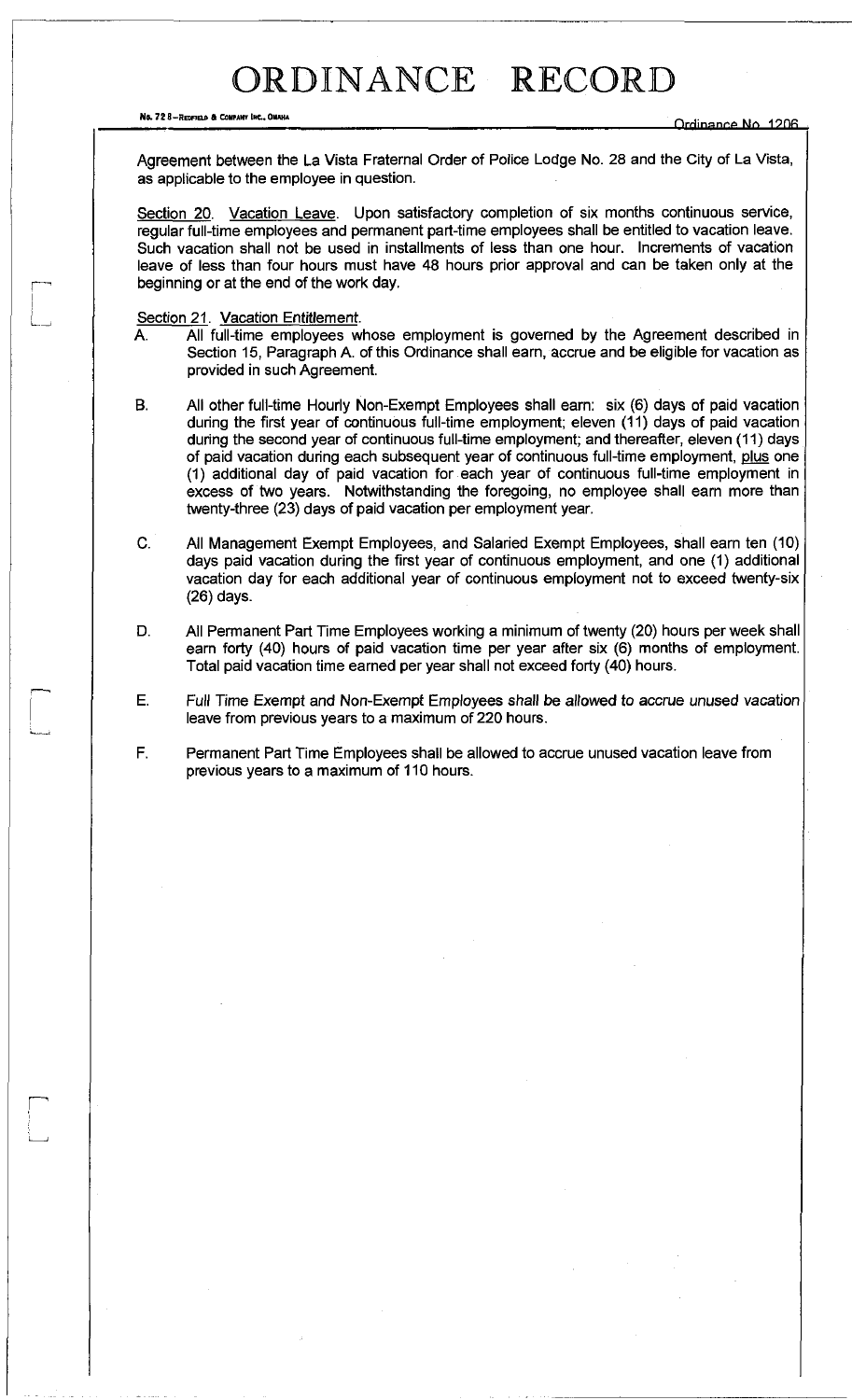Ordinance No. 1206

No. 72 8-REDFIELD & COMPANY INC., OMAHA

#### Section 22. Wage Tables.

|                  | Table 100                          |         |                                  |                  |                |                |         |  |
|------------------|------------------------------------|---------|----------------------------------|------------------|----------------|----------------|---------|--|
|                  |                                    |         | <b>Salaried Exempt Employees</b> |                  |                |                |         |  |
|                  | <b>Hourly Non-Exempt Employees</b> |         |                                  |                  |                |                |         |  |
|                  |                                    |         |                                  |                  |                |                |         |  |
|                  | Range                              | Minimum | <b>Maximum</b>                   | Range            |                | <b>Minimum</b> | Maximum |  |
| 100              |                                    | 9.27    | 12.04                            | $\overline{145}$ | Hourly         | 16.88          | 21.92   |  |
|                  | Hourly                             | 1,607   | 2,087                            |                  | Monthly        | 2,926          | 3,799   |  |
|                  | <b>Monthly</b>                     |         |                                  |                  |                |                |         |  |
|                  | Annual                             | 19,282  | 25,043                           |                  | Annual         | 35,110         | 45,594  |  |
| $\overline{110}$ | Hourly                             | 11.38   | 14.78                            | 150              | <b>Hourly</b>  | 17.73          | 23.03   |  |
|                  | Monthly                            | 1,973   | 2,562                            |                  | Monthly        | 3,073          | 3,992   |  |
|                  | Annual                             | 23,670  | 30,742                           |                  | Annual         | 36,878         | 47,902  |  |
|                  |                                    |         |                                  |                  |                |                |         |  |
| 115              | <b>Hourly</b>                      | 12.24   | 15.90                            | 160              | Hourly         | 19.45          | 25.26   |  |
|                  | Monthly                            | 2,122   | 2,756                            |                  | Monthly        | 3,371          | 4,378   |  |
|                  | Annual                             | 25 459  | 33,072                           |                  | Annual         | 40,456         | 52,541  |  |
|                  |                                    |         |                                  |                  |                |                |         |  |
| 120              | Hourly                             | 13.16   | 17.09                            | 165              | Hourly         | 20.72          | 26.91   |  |
|                  | Monthly                            | 2,281   | 2,962                            |                  | Monthly        | 3,591          | 4,664   |  |
|                  | Annual                             | 27,373  | 35,547                           |                  | Annual         | 43,098         | 55,973  |  |
| $\overline{125}$ | <b>Hourly</b>                      | 14.16   | 18.39                            | $\overline{175}$ | <b>Hourly</b>  | 24.42          | 31.71   |  |
|                  | Monthly                            | 2,454   | 3,188                            |                  | Monthly        | 4,233          | 5,496   |  |
|                  | Annual                             | 29,453  | 38,251                           |                  | Annual         | 50,794         | 65,957  |  |
|                  |                                    |         |                                  |                  |                |                |         |  |
| 130              | Hourly                             | 14.65   | 19.02                            | 180              | Hourly         | 27.06          | 35.15   |  |
|                  | <b>Monthly</b>                     | 2,539   | 3,297                            |                  | Monthly        | 4,690          | 6,093   |  |
|                  | Annual                             | 30,472  | 39,562                           |                  | Annual         | 56,285         | 73,112  |  |
| 140              | <b>Hourly</b>                      |         | 20.81                            | 190              | Hourly         | 33.44          | 43.44   |  |
|                  |                                    | 16.03   |                                  |                  | <b>Monthly</b> | 5,796          | 7,530   |  |
|                  | <b>Monthly</b>                     | 2,779   | 3,607                            |                  |                |                | 90,355  |  |
|                  | Annual                             | 33,342  | 43,285                           |                  | Annual         | 69,555         |         |  |
|                  |                                    |         |                                  |                  |                |                |         |  |

|                                    | Table 200 |         |                |  |  |
|------------------------------------|-----------|---------|----------------|--|--|
| <b>Management Exempt Employees</b> |           |         |                |  |  |
|                                    |           |         |                |  |  |
|                                    | Range     | Minimum | <b>Maximum</b> |  |  |
|                                    |           |         |                |  |  |
| 200                                | Hourly    | 34.21   | 43.65          |  |  |
|                                    | Monthly   | 5.930   | 7,566          |  |  |
|                                    | Annual    | 71,157  | 90,792         |  |  |
|                                    |           |         |                |  |  |
| 205                                | Hourly    | 35.53   | 45.35          |  |  |
|                                    | Monthly   | 6,159   | 7,861          |  |  |
|                                    | Annual    | 73,902  | 94,328         |  |  |
|                                    |           |         |                |  |  |
| 210                                | Hourly    | 37.81   | 48.14          |  |  |
|                                    | Monthly   | 6,554   | 8,344          |  |  |
|                                    | Annual    | 78,645  | 100,131        |  |  |
|                                    |           |         |                |  |  |
| 215                                | Hourly    | 41 14   | 52.50          |  |  |
|                                    | Monthly   | 7,131   | 9,100          |  |  |
|                                    | Annual    | 85,571  | 109,200        |  |  |
|                                    |           |         |                |  |  |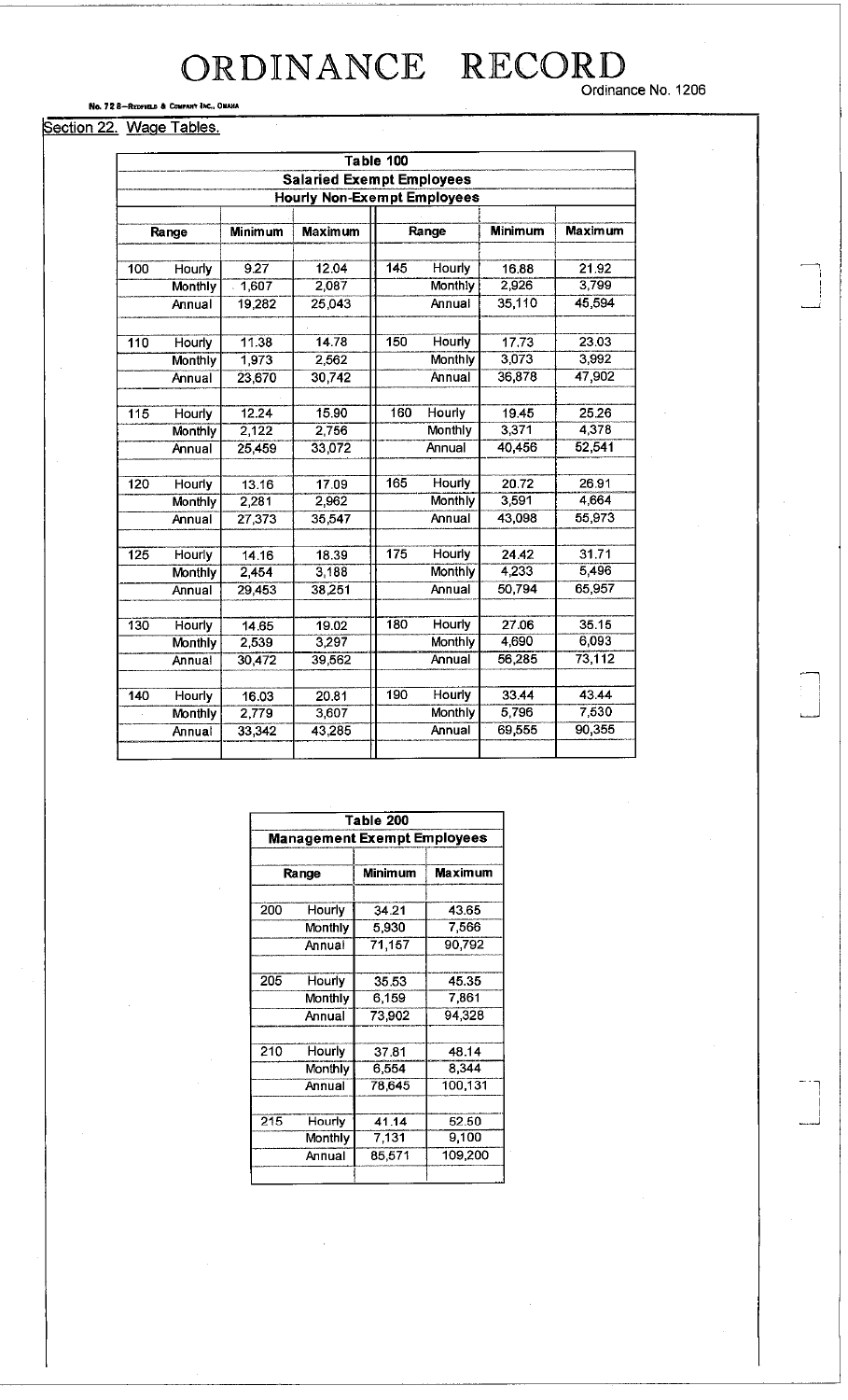No. 72 B-REDFIELD & COMPANY INC., OMAHA **ORTHUGHLAND COMPANY INC.** ORIGINAL **Ordinance** No. 1206

|                                                  | Table 400                |        |        |        |        |        |        |  |
|--------------------------------------------------|--------------------------|--------|--------|--------|--------|--------|--------|--|
| <b>Classification: FOP Collective Bargaining</b> |                          |        |        |        |        |        |        |  |
|                                                  | <b>Hourly Non-Exempt</b> |        |        |        |        |        |        |  |
| Range                                            |                          | A      | в      | С      | D      | Е      | F      |  |
| 426                                              | Hrly                     |        |        |        | 33.32  | 34.70  | 36.90  |  |
|                                                  |                          |        |        |        | 5775   | 6.015  | 6.396  |  |
|                                                  |                          |        |        |        | 69,306 | 72,176 | 76,752 |  |
| 423                                              | <b>Hrly</b>              | 21.84  | 23.32  | 25.62  | 27.12  | 29.60  | 31.14  |  |
|                                                  |                          | 3.786  | 4,042  | 4.441  | 4.701  | 5,131  | 5,398  |  |
|                                                  |                          | 45,427 | 48,506 | 53.290 | 56,410 | 61,568 | 64.771 |  |
|                                                  |                          |        |        |        |        |        |        |  |

Section 23. Repeal of Ordinance No. 1200. Ordinance No. 1200 originally passed and approved on the 3rd day of September 2013 is hereby repealed.

Section 24. Effective Date. This Ordinance shall take effect after its passage, approval and publication as provided by law.

Section 25. This Ordinance shall be published in pamphlet form and take effect as provided by law.

PASSED AND APPROVED THIS 15TH DAY OF OCTOBER 2013.

CITY OF LA VISTA Douglas Kindig, Mayor

ATTEST:

Susthe amel Pamela A. Buethe, CMC

City Clerk

K:\APPS\City Hall\ORDINANCESM206Amend Comp ord 2014.doc